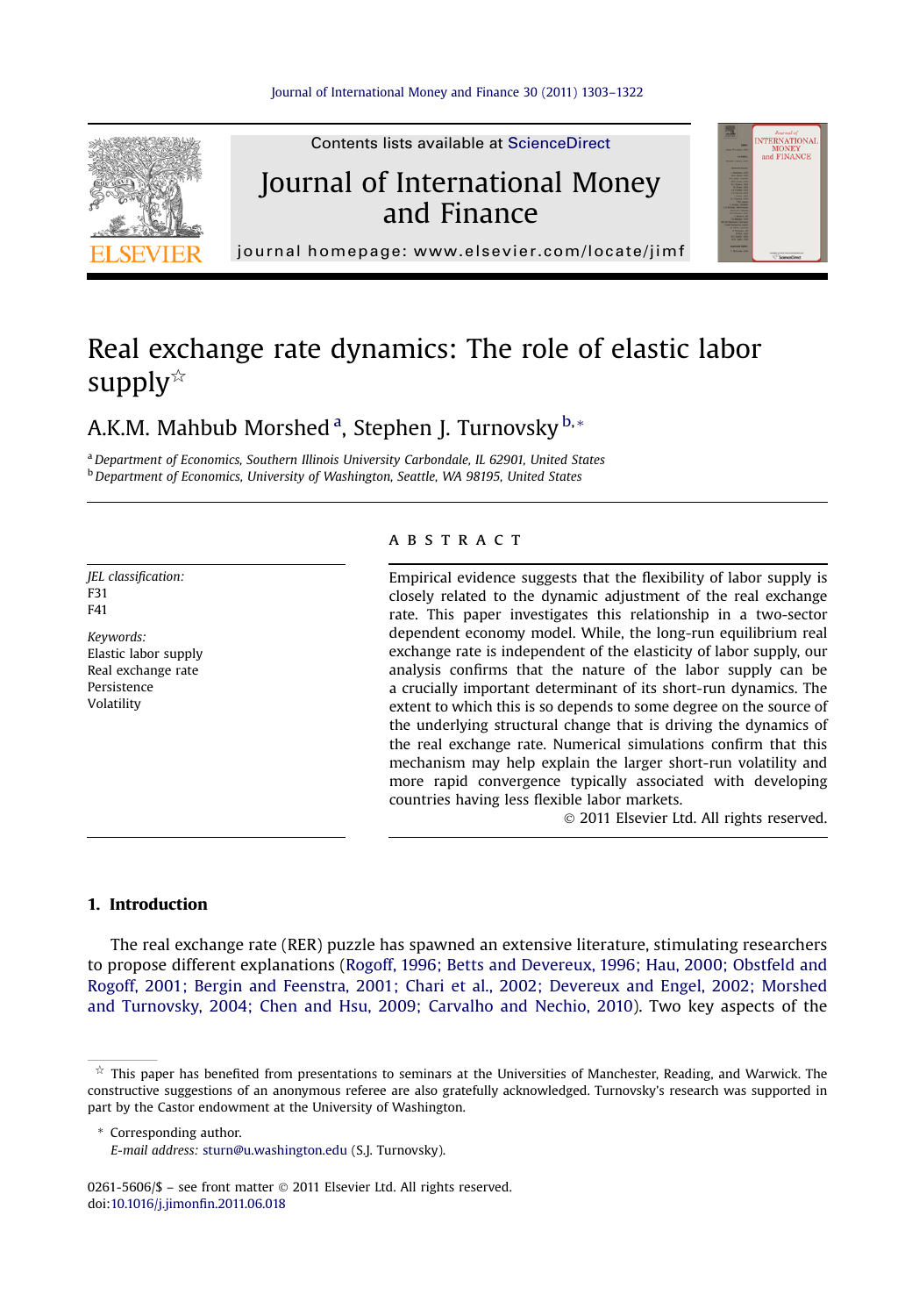puzzle are: (i) the long-term persistence of the real exchange rate following a structural change, and (ii) its short-term volatility, both of which exhibit systematic patterns across economies. With respect to the persistence of the real exchange rate, the rate of convergence to its long-run equilibrium value is significantly slower for developed countries than it is for developing countries ([Cheung and Lai,](#page--1-0) [2000\)](#page--1-0). These authors examined a number of structural characteristics such as inflation, productivity growth, trade openness, and the size of government spending to account for these crosscountry differences in the rate of convergence. They observe that only inflation and government spending yield a weak relationship with the observed pattern of persistence. Consequently, their findings underscore the need to identify the determinants of the persistence of the PPP deviation in order to explain these differences.<sup>1</sup> With regard to volatility, [Hausmann et al. \(2006\)](#page--1-0) show that developing countries have substantially more volatile real exchange rates than do developed countries, a difference that cannot be explained by differences in the magnitudes of the underlying shocks.<sup>2</sup> In addition, [Hau \(2002\)](#page--1-0) finds that increased openness is associated with less volatility in the real exchange rate.<sup>3</sup>

A natural framework for addressing the dynamics of the real exchange rate is the dynamic "dependent-economy model", which determines the real exchange rate within a two-sector production framework.<sup>4</sup> But if one employs the standard Heckscher-Ohlin production structure, in which the aggregate labor supply is fixed and the productive factors are perfectly mobile across sectors, the model is unable to generate plausible real exchange rate dynamics. Depending upon relative sectoral capital intensities, the real exchange rate adjusts too rapidly or even worse, instantaneously.<sup>5</sup>

To generate realistic exchange rate dynamics, some source of sluggishness must be introduced into the adjustment process. [Steigum and Thørgesen \(2003\)](#page--1-0) and [Morshed and Turnovsky \(2004\)](#page--1-0) do so by relaxing the conventional assumption that capital can be instantaneously and costlessly shipped across sectors. Instead, they assume that the inter-sectoral movement of capital involves adjustment costs, reflecting the costs of retrofitting, an idea that can be traced back to [Mussa \(1978\)](#page--1-0) and later to [Gavin](#page--1-0) [\(1990, 1992\).](#page--1-0) 6

One key element of the adjustment process involves the role of differences in the production structures between rich and poor countries in explaining differences in the dynamics of the RER. An empirical study by [Duffy and Papageorgiou \(2000\)](#page--1-0) suggests that the elasticity of substitution between capital and labor exceeds 1 in rich countries, but is less than 1 in poor countries. Drawing upon this empirical evidence, [Morshed and Turnovsky \(2006\)](#page--1-0) show that the more rapid speed of convergence

<sup>5</sup> See e.g. [Turnovsky \(1997\).](#page--1-0)

<sup>6</sup> [Chen and Hsu \(2009\)](#page--1-0) apply the Morshed-Turnovsky model to the [Blanchard \(1985\)](#page--1-0) finite horizon model. [Craighead \(2009\)](#page--1-0) shows how the introduction of costly inter-sectoral labor adjustments increases the volatility of the real exchange rate. In contrast to these studies, which rely on impediments to sectoral factor mobility, most of the previous literature addresses the issue of RER dynamics by introducing sticky goods prices; see e.g. [Obstfeld and Rogoff \(1995\), Betts and Devereux \(1996, 2000\),](#page--1-0) [Bergin and Feenstra \(2001\), Chari et al. \(2002\)](#page--1-0), and [Ng \(2003\).](#page--1-0) In addition, [Hau \(2000\)](#page--1-0) introduces sticky factor price while [Carvalho and Nechio \(2010\)](#page--1-0) introduce firms that are different in the extent of price stickiness. [Devereux and Engel \(2002\)](#page--1-0) emphasize price formation with special emphasis on local currency pricing, while [Rogoff \(1996\)](#page--1-0) and [Obstfeld and Rogoff](#page--1-0) [\(2001\)](#page--1-0) introduce market segmentation resulting from trade frictions.

<sup>&</sup>lt;sup>1</sup> In a separate, but related, strand of literature, researchers found that price convergence in cities is faster for developing countries than it is in developed countries ([Cecchetti et al., 2002; Chen and Devereux, 2003, Sonora, 2005](#page--1-0); and [Morshed et al.,](#page--1-0) [2006](#page--1-0)).

 $2$  [Ganguly and Boucher \(2010\)](#page--1-0) show how the inclusion of various nominal factors can reduce the spread in volatility between developed and less developed economies.

[Novy \(2010\)](#page--1-0) obtains a similar result, showing that trade costs, which reduce trade flows, thereby reducing openness, have the effect of increasing exchange rate volatility.

<sup>4</sup> Several versions of the "dependent-economy model", emphasizing the difference between traded and non-traded goods can be identified. These include: the "Australian" model (e.g. [Salter, 1959, Swan, 1960](#page--1-0)), the Balassa-Samuelson model [\(Balassa,](#page--1-0) [1964, Samuelson, 1964](#page--1-0)), the "Scandinavian" model (e.g. [Aukrust, 1970, Lindbeck, 1979\)](#page--1-0), and the contribution from Latin America due to [Diaz-Alejandro \(1965\).](#page--1-0) These early contributions were static and focused on different aspects. For example, Balassa and Samuelson focused on the supply-side determinants of the relative price of non-traded goods, in contrast to the Australian school's emphasis on the demand-side determinants of the relative price of nontradables, taking the supply-side of the economy as given. The basic dynamic version that is being extended here is summarized by [Turnovsky \(1997\)](#page--1-0) and incorporates both demand and supply effects.